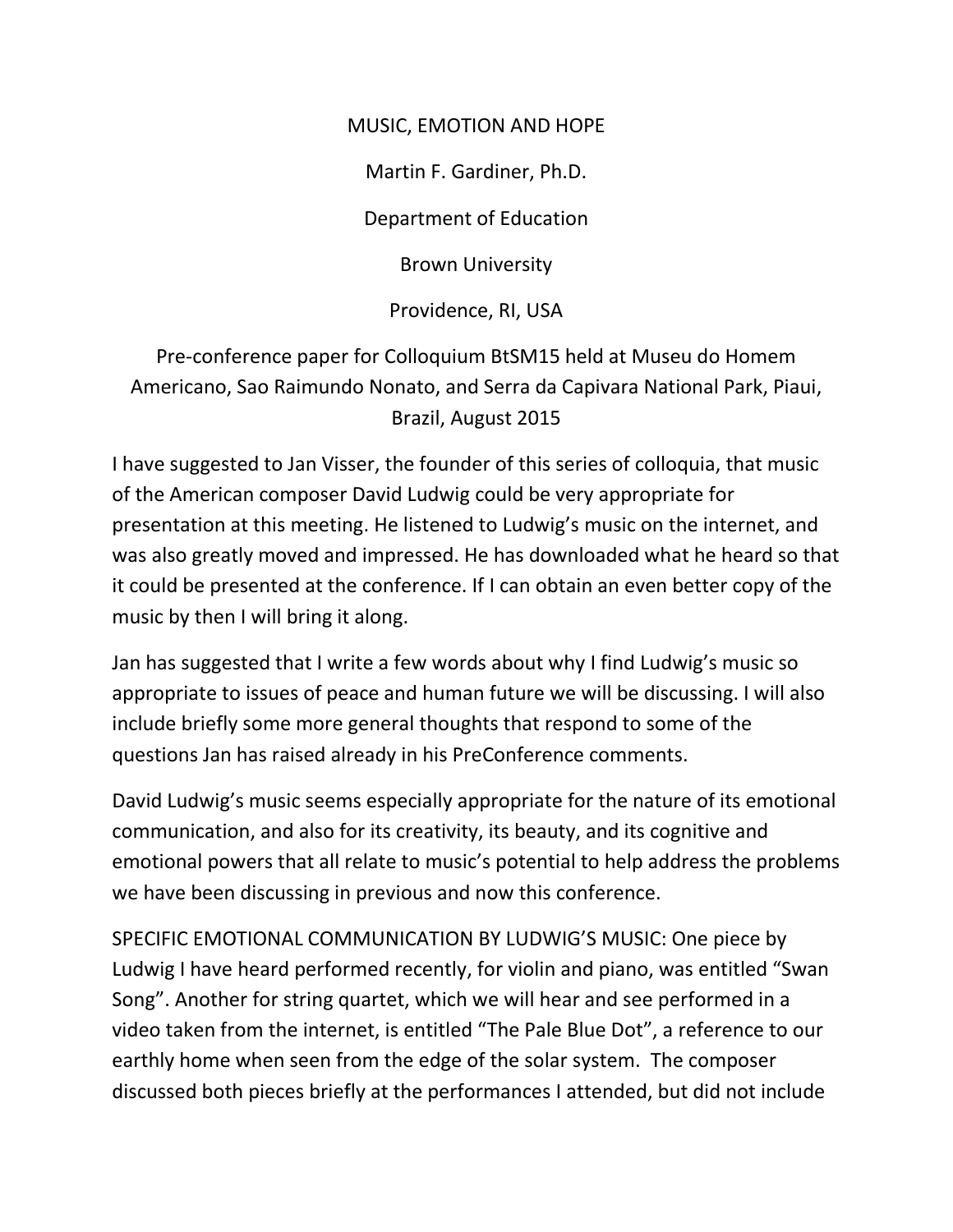discussion of their emotional communication. What follows is my own reaction. Others may react differently, and I will be very interested to know how others feel. But emotions can be a very private matter, and not everyone wishes to discuss them. I felt these emotional reactions very strongly.

Ludwig's music that I heard seems to me as much about emotion and as open emotionally as the music of Beethoven and Schubert that I love and that Ludwig told us he also loves. But the music of Beethoven and Schubert comes from a different time from now, and Ludwig's music can help us feel some of the differences.

Both Beethoven and Schubert communicate a wide range of emotions with great power and develop their musical language to do so. Beethoven is said to have said of Schubert that he had a soul similar to his, perhaps referring to their common interest in emotional communication by music. Beethoven was still a creature influenced by the enlightenment, and its hopes and optimism for the future. The 9<sup>th</sup> symphony, for example, begins with a first movement that in its entirety can express vividly a world unsettled in many ways, the movement even ending with a brief funeral march. But the scherzo that follows moves immediately to a masterful illustration and celebration of human cleverness, the following adagio a great hymn to human goodness with depth and yet directness that can be spellbinding. And then the finale with its supreme optimism for brotherhood and illusions to a God who lives above the clouds but somehow helps humanity move forward. The United States was founded in part on this optimism that Beethoven illustrates.

Ludwig's music that I have heard also seems to address the state of the world. There are moments of peace and quiet joy, as for example, the quiet expression of hope at the end of "Swan Song". But there are many episodes expressing turmoil, and strife, and much intense sadness, and even grief, and loneliness. The title of "Swan Song" suggests to me that Ludwig, like many of us, feels it as a question. Can humanity find a way out of the mess it is creating? And "Pale Blue Dot" further emphasizes such emotions. We are just a small episode in the vast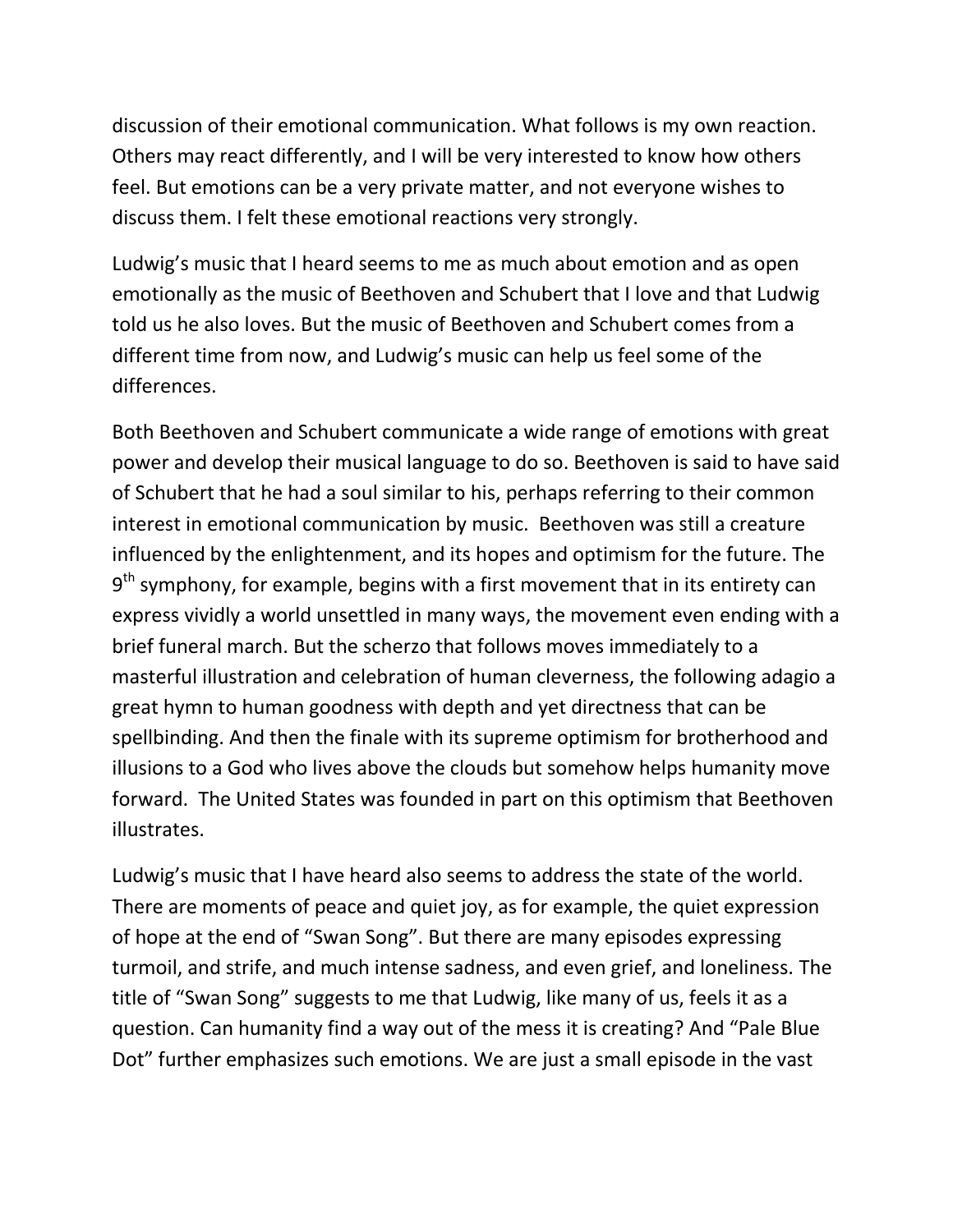universe, other examples of living creatures if they exist at all may be very very far away and as lonely as we are.

The world has become in many ways a very difficult and challenging place for humanity. And many problems seem to be getting worse. And yet humanity is not yet reacting with the urgency that seems increasingly needed. Ludwig can help us realize emotionally how critical it is to find ways to take actions.

CREATIVITY AND BEAUTY: At this time when humanity finds itself so greatly under siege due to the enormous variety of problems it must address, David Ludwig reminds us that as humans we have the capacity to build marvelous creations whose beauty can rival the beauty we can find in the world in which we live. Our ability to create has very likely been our most important human capability in our struggle for evolutional survival, even if other creatures are stronger, and faster. As I have written about human ecology. music that seems to have been with us throughout our history illustrates the richness of our capability to create to modify the world in which we live in ways we desire. And music such as Ludwig gives us illustrates how much humanity can achieve in response to such desire. If we are to find a way through the many problems we face, it will have to be our creativity on which we must depend. And music of the quality Ludwig shows us can not only help to illustrate our creativity, but also help us better understand it, and help each of us to further develop this essential part of our mental ability.

COGNITIVE COMPLEXITY: The cognitive complexity of Ludwig's music reminds us that our brains we have evolved have great potential for addressing cognitive complexity. The issues we must address for human survival in a world that is changing so rapidly will call for the very best of our cognitive capabilities. I have been using music to study human mental capabilities for dealing with cognitive complexity. Colleagues and I have been publishing evidence that musical skill to advance must build increasingly upon the most advanced human cognitive capabilities. The importance of advanced cognitive skill to musical creation supports the hypothesis that when one builds skill at making and creating music this can help support learning of capability for other applications of cognitive skill as well. We have in fact published and continue to publish evidence on impact on